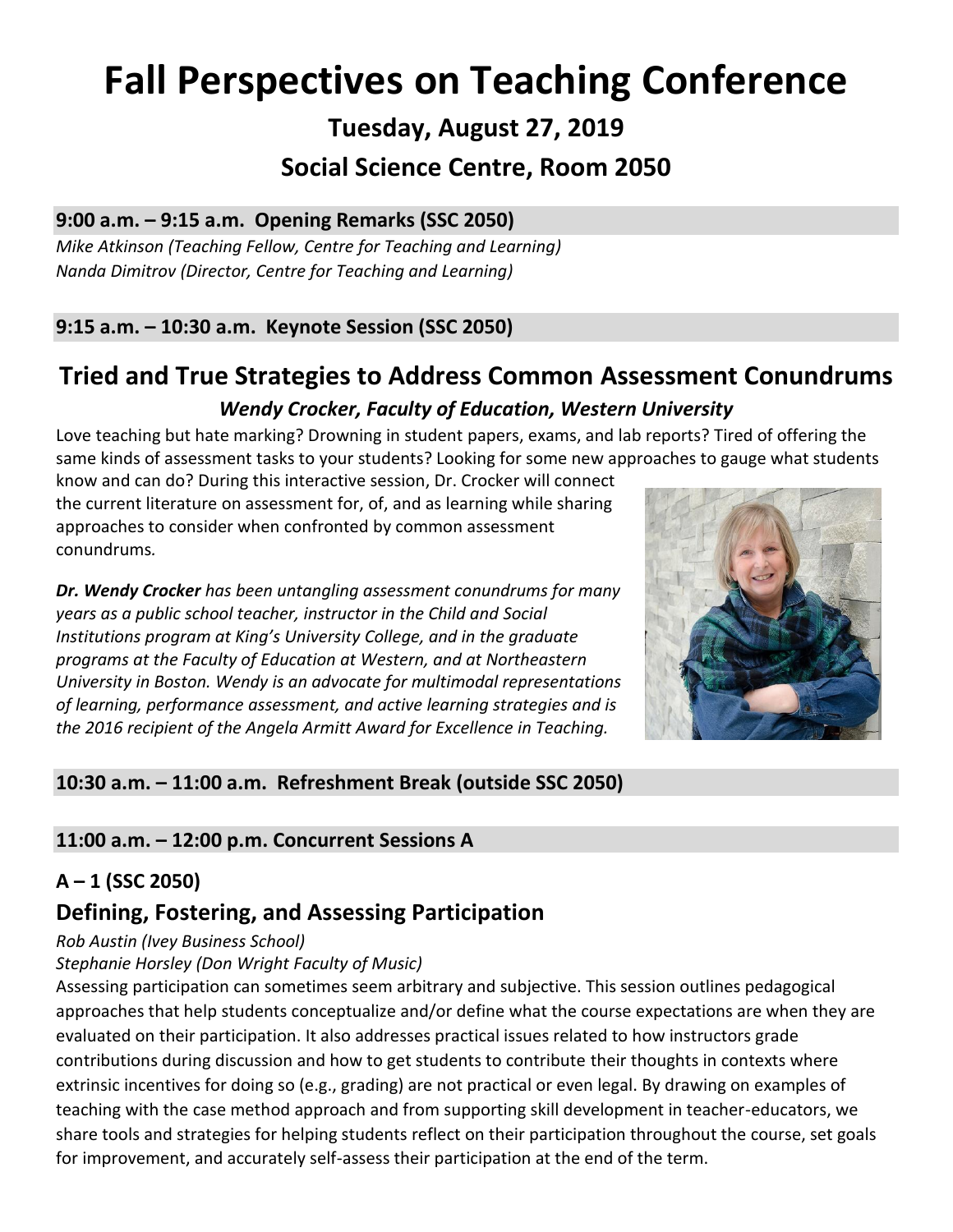## **A - 2 (SSC 3018)**

# **Effective Practices for Peer Review of Teaching: Moving Beyond the Student Perspective**

*Ken N. Meadows (Centre for Teaching and Learning) Karyn Olsen (Centre for Teaching an Learning)*

Student feedback is a valuable resource for reflecting on your teaching but it draws on only one perspective. Faculty colleagues can also provide unique insight into your approaches to teaching and course design practices. Join this interactive session to discuss the who, what, when, where, why, and how of getting peer feedback on your teaching. We will start by exploring models of peer review and their benefits. We will also discuss effective processes for collecting feedback in the classroom, online environments, and on course structure/materials. In small groups, participants will generate guiding questions for obtaining feedback and assess existing templates for peer review. Participants will leave the session with a set of resources that will guide both the collaborative process of getting feedback and ways of implementing self-reflection strategies.

#### **12:00 p.m. – 1:00 p.m. Break**

#### **1:00 p.m. – 2:00 p.m. Concurrent Sessions B**

#### **B - 1 (SSC 2050)**

# **Flexible Assessment: Designing Effective Assessments that Support Student Wellness**

*Nicole Campbell (Physiology & Pharmacology) Immaculate Namukasa (Education)*

*Sandra Smeltzer (Information & Media Studies)*

Western is dedicated to a thriving campus, which involves promoting the mental health and wellness of our students. This commitment is increasingly important as more and more students are reporting that anxiety and stress are having a negative impact on their academic success and there is a corresponding upsurge in demand for wellness support services. The way we design our courses, including assessment methods, processes, and policies, can have a substantive impact on the wellness of our students. In this session, we will discuss practical ways instructors can maintain or improve the design and administration of assessments that promote wellness and deep learning while maintaining the integrity and rigor of our pedagogical practices.

# **B – 2 (SSC 3018) Designing Inclusive Assessments for ESL Learners**

*Paul Schmidt (Writing Support Centre)*

*Aisha Haque (Centre for Teaching and Learning)*

This session will highlight inclusive assessment approaches to support students who speak English as an additional language. Strategies will include considerations for assignment design across the disciplines as well as specific suggestions for the design and evaluation of written assignments.